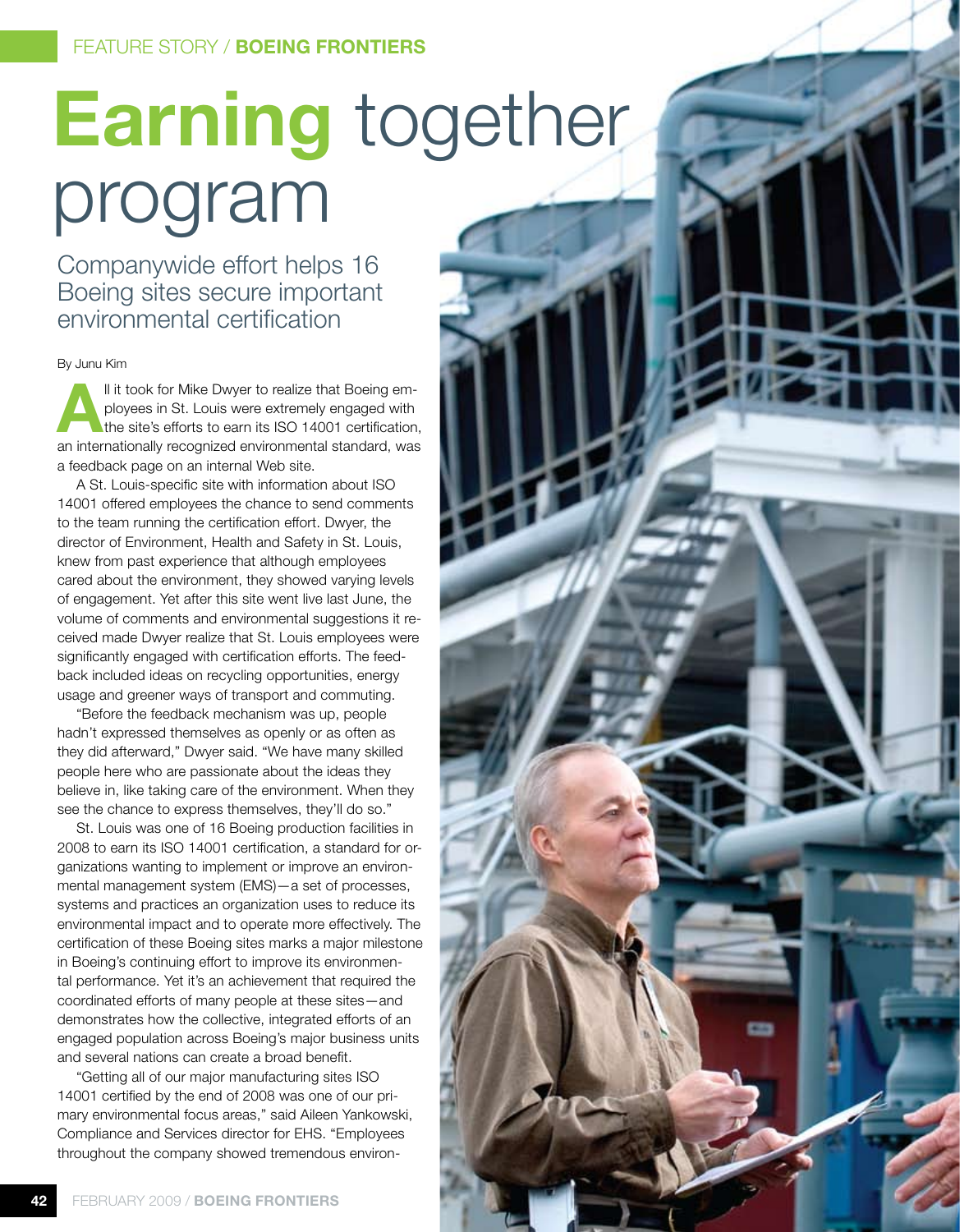

**Lee Kuhre (left), senior environmental manager for Commercial Airplanes' Fabrication organization, and Ron Simmons, manager, Frederickson (Wash.) Site Services, visit the cooling tower that supports composite operations at the Composite Manufacturing Center at Frederickson. This location was one of 16 Boeing sites that earned its ISO 14001 environmental certification last year.**

**Marian Lockhart/Boeing**

### **BOEING FRONTIERS** / FEATURE STORY

mental commitment in helping us meet this challenging goal."

ISO 14001 doesn't prescribe performance targets such as cutting greenhouse gas emissions by a certain percentage. Instead, it strengthens an organization's ability to set its own specific environmental objectives and targets, and to monitor and continually improve its environmental performance.

Why undergo certification? Among the reasons: Earning it represents third-party validation of Boeing's environmental management system. "We've maintained that we had a comprehensive and responsible environmental management program. An ISO certification program proves it to others," said Tom Deem, director, EHS and Chemical Process Management in the Fabrication organization of Commercial Airplanes.

For Boeing, the certification drive also brought the company together. The effort, introduced in July 2007, was tackled as an enterprisewide activity, instead of something to be done separately by business units. "We had an aggressive plan to expand ISO 14001 certification to all our major manufacturing sites by the end of 2008, and we saw more opportunities for alignment and integration in doing this," said Michael Hoff, the current enterprise ISO 14001 program manager at EHS Compliance and Services in Renton, Wash.

After the July 2007 kickoff, the enterprisewide team defined action items, created subteams and conducted regular coordination meetings to ensure integration. Among the deliverables that emerged: Standardized templates and tools that sites could use to prepare for certification audits. These common tools were "very, very helpful," said Kris Stutko, an environmental engineer/scientist in St. Louis who worked with the IDS sites that earned their ISO 14001 certification last year. "Whenever a new site came on board, we provided these templates and guidance. They help people pick up on what needs to be done much more easily."

### **"Employees throughout the company showed tremendous environmental commitment in helping us meet this challenging goal."**

*– Aileen Yankowski, Compliance and Services director for Environment, Health and Safety*

To support each facility's quest for certification, team members worked with sites to help them undertake the 43 actions needed to achieve certification. This support included tasks such as:

• Helping sites form and train their implementation teams and conduct an important Aspect/Impact analysis, which identifies all of a site's major impacts upon the environment. Although conducting this analysis can be difficult, it lets facilities prioritize environmental activities and helps site employees focus on the high-ranking activities. "I've seen other companies write their environmental management system without doing an Aspect/ Impact analysis, and they'll build their EMS around the wrong things," said Lee Kuhre, senior environmental manager for Commercial Airplanes' Fabrication organization.

• Helping sites effectively use common tools, templates and resources. As part of making the certification drive an all-Boeing effort, the team developed and honed tools such as common awareness training, common communications templates and a single database to report significant environmental effects and the site's plans and targets to reduce the impact. Team members also worked with sites to help their people properly use these tools.

• Conducting readiness reviews (mock audits by Boeing employees at the facilities to be certified). To ensure readiness for the actual audit, "we tried to be twice as aggressive as DNV [the third-party auditor] would be, to prepare sites for the worst," Kuhre said.

These collective actions helped Boeing facilities in the United States—along with Bankstown and Fishermans Bend, Australia, and Winnipeg, Canada—earn their certification before the goal of the end of 2008.